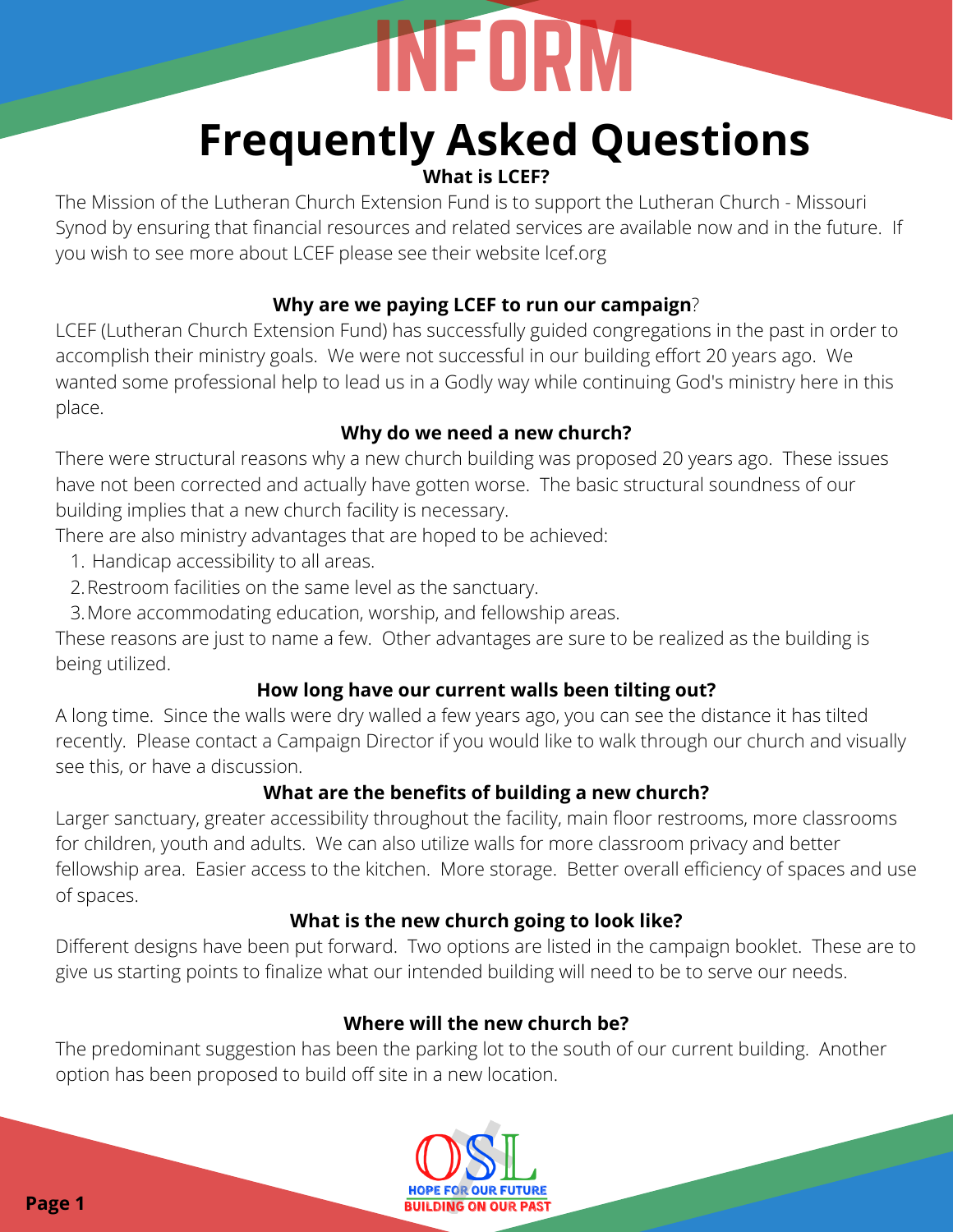# **Frequently Asked Questions Frequently of building the church downtown**<br>This boottom has been subpositive of building the church downtown<br>This boottom has been propose. This would provide a greate visibilized<br>generated from the deward as well as the

# **What about the possibility of building the church downtown on the old school property?**

This location has been proposed. This would provide a greater visibility from downtown Odell. There also seems to be property available. A negative response to this location has been noise and dirt generated from the elevator as well as the land possibly being in a flood plain.

# **When will construction begin?**

The beginning of constriction is still to be determined by the voters of the congregation. It is likely to begin on or after the spring of 2022. The input and responses of the members during these beginning months of the campaign will give us an idea when and where the congregational members want this project to succeed.

**Will we actually gain more members of our congregation by building a new church?** The congregation gains members as the Holy Spirit works in the hearts of people apart from the building. We do not know if we will actually gain more members. We do know that when a building reaches a capacity, it is more intimidating for guests to come when the only pews available are in the front row. Our current building may be limiting our potential growth.

# **Will there be more seating for worship?**

Yes. There will be more seating available as well as more area to set up additional seating for overflow situations. The aisles will also be wider to accommodate more space for walking.

# **Will there be a place for wheelchairs in the sanctuary?**

Yes. We plan to have those spaces available.

# **Why do we need classrooms with walls?**

We have been able to teach with the use of curtains since this building was built. The current curtains were shortened by two feet in the 1990s. Children today seem to be different in many ways than from children of many years ago. Children today use multi media, causing them to learn in different ways. We utilize electronic and visual aides in classrooms now that we were not using before. These aides are difficult to utilize without walls.

To answer a question with a question, if we are building a brand new building and are determining the best design for our classrooms, should these classrooms have walls? Would our volunteer teachers prefer walls?

# **Can we have a separate room for youth group?**

As we develop the design of the new facility, additions, changes, and modifications can be made.

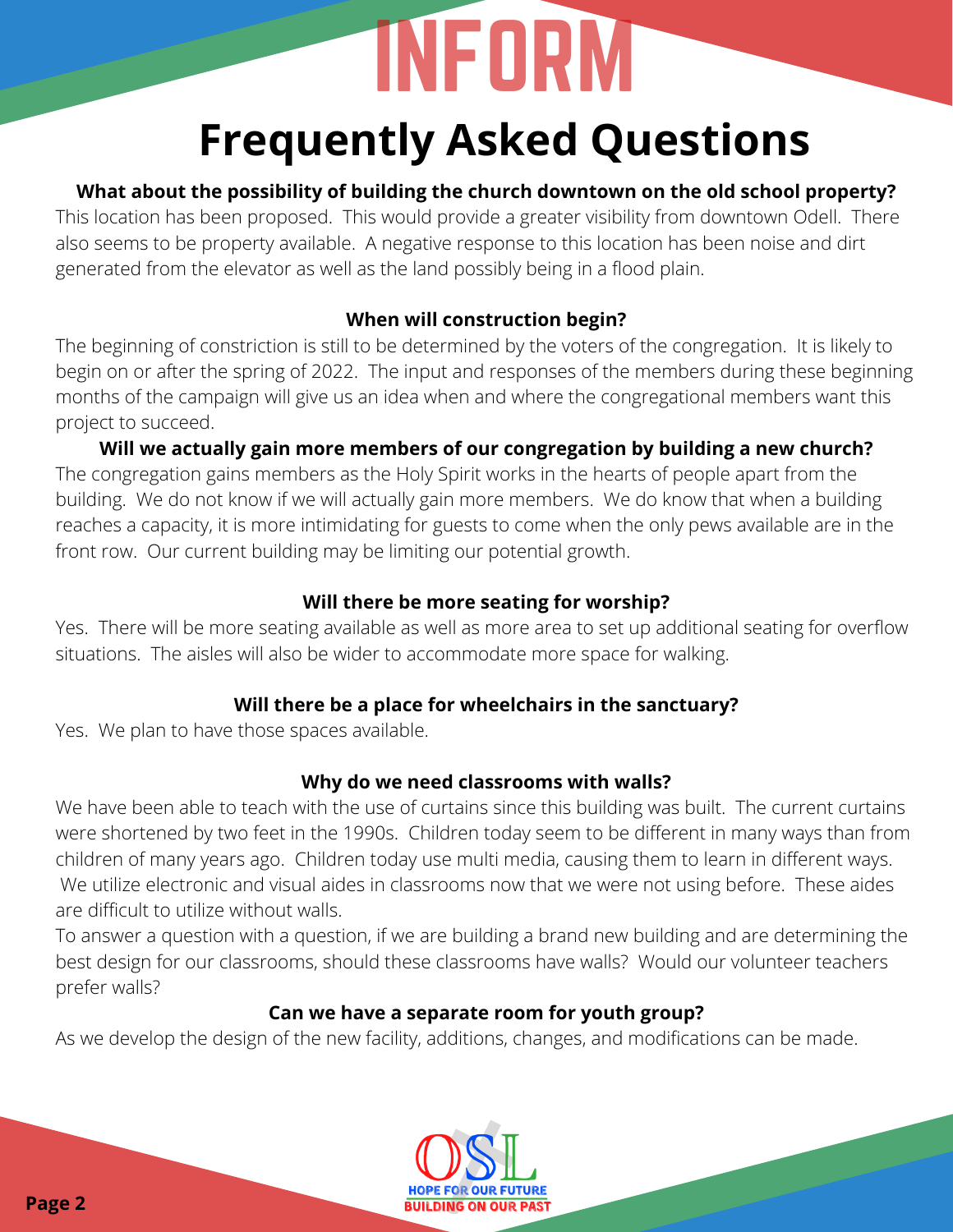# **Frequently Asked Questions Page 3**<br> **Page 3** International of the control of the control of the state of the control of the control of the state of the control of the state of the state of the control of the state of the control of the control of t

# **Do you see our congregation still being viable in 50 years whether we have a new church or not?**

This is a question for each person to personally answer for themselves. Everyone leading this effort sees this congregation serving God and their neighbors until Jesus returns. As humanity needs to be fed, this agricultural area will always need people to raise that food. The people within our community will also need the food that comes from God and the salvation He alone gives.

# **Do you see our current structure still being able to serve that congregation in 50 years?**

Again, this is a matter of opinion. Professionals have stated that our structure is deteriorating and cannot reasonably be corrected. They have stated that they believe the roof will be the first to give way possibly due to a heavy snow load and the walls will follow as they are continuing to move outward. Nobody can see how long it will last, but there is no professional as of yet stating they are confident this building will be standing in 50 years.

## **If we end up not building a new church, will Pastor still stay with our congregation?** THIS IS PASTOR RESPONDING PERSONALLY:

I have enjoyed serving this congregation and plan to continue to do so. I am not inclined or motivated to move my family at all. I see so much ministry growth as well as future potential. This is an exciting time for us.

I will not stay or leave because of the congregation building or not building this new facility. I also know that God can call pastors to other congregations but it is the Holy Spirit that is the force to lead to that decision.

I will say that if you see me as an ardent supporter of this new building, it is primarily due to the fact that 80% of the members have voted in favor of a new building. If 80% were opposed to the idea, I would not be pursuing this project at this point.

In addition, I am the pastor to EVERY member of this congregation, regardless of how you voted. I will love and care for you as God's children.

# **Do we need an architect?**

At this stage, we have done.much of what an architect would do. If the congregation chooses to use an architect to oversee the project, we have been told that it would add another 6-8% to the total cost.

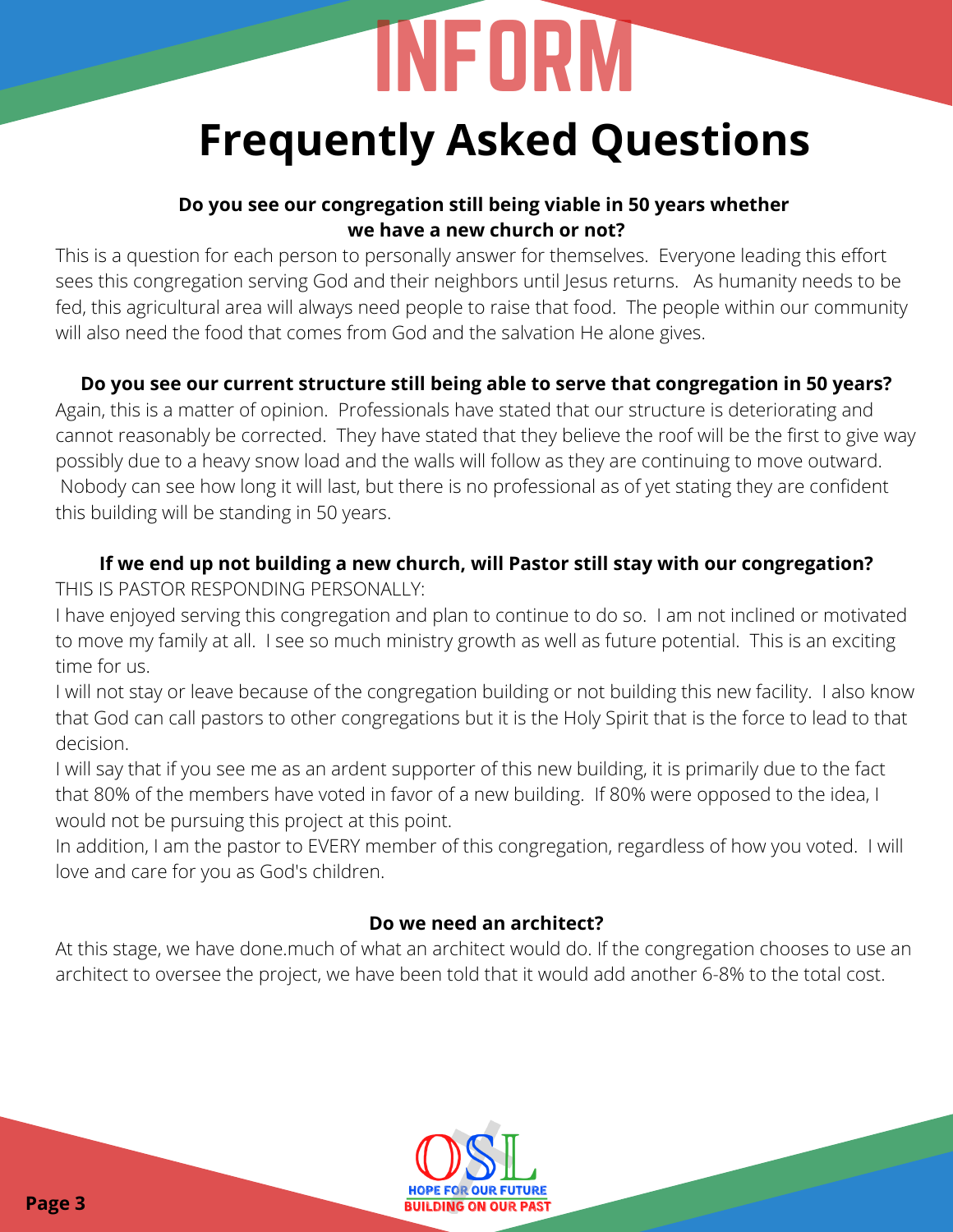# **How are we going to pay for this?**

For any one person or small group of people, this project seems insurmountable. For the families of the congregations working together, it can be accomplished. As different families, have different means, we are not speaking about everyone having equal giving. We will be speaking about equal sacrifice made by everyone. Through the generosity of God and His people, this fear will be alleviated. is the plan for borrowing money to pay for the church?

The first step is to settle on a plan to finalize the expected cost. The second is to determine the level of commitment by totaling the 3 years worth of pledges. Finally, our plan is to finance the project through LCEF or another institution.

# **How much more do I need to give than I'm already giving?**

God does not ask you to give what you do not have. We will often focus on giving as there is a need but God does not need anything. We actually are to focus on giving as we have been given. There are giving charts available to give examples of how much different levels of giving will contribute to the overall goal.

# **What if I don't want to pledge, will someone make me?**

The pledge for each individual is a commitment between you and God. There is no one who will make you pledge. That being said, it is essential that the members know the level of commitment for the congregation to move forward with decisions being made. It will be beneficial to all of us to know what everyone is willing to pledge. Names will be kept anonymous. For how can we make decisions without the knowledge of our resources? **Page 4** Internation we were the solity and the same way one person or small group of people, this project scenario means the congregation sending together, it can be accomplished. As after the signal person or small group

# **What happens if we don't get enough pledges?**

As a congregation we would have to decide how to move forward or continue.

# **What happens if we can't build a new church?**

As a congregation, we will continue as we are able.

# **How can I get involved?**

There are several directors who have opportunities for you to volunteer. Important ways to help; first of all to pray for our congregation and all involved with this campaign. Another way is to get into conversations to talk about what is going on and promote the congregations' efforts.

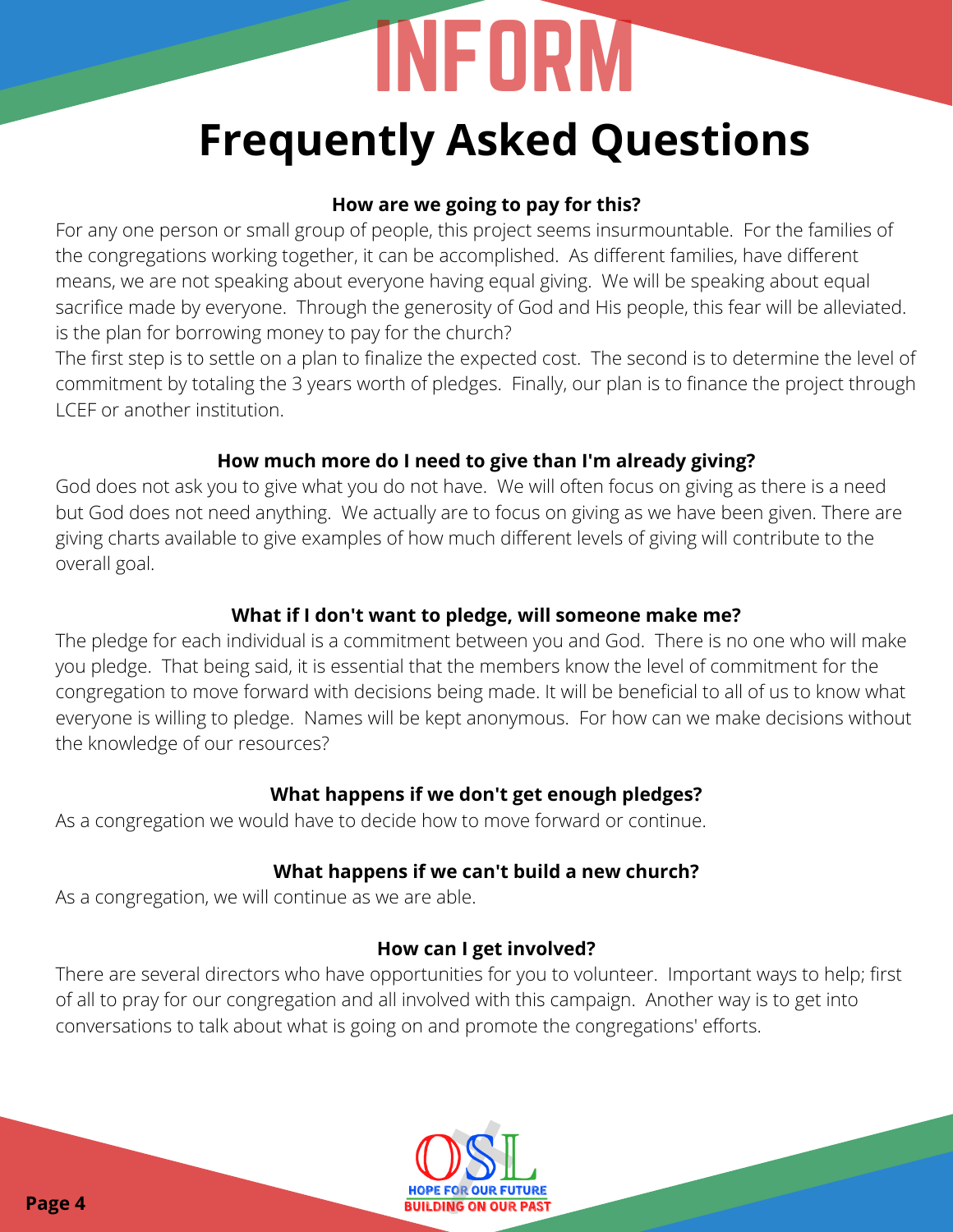# **What has our growth been since Pastor Stuckwisch has come to OSL?**

Pastor has been here for 7 years, since then our church membership has grown from 275 to 300. This includes many deaths and births. We have had growth in Sunday School attendance. Our added Midweek classes have increased the youth coming to classes on Wednesdays, and also added to our outreach. This growth in outreach, gives us growth in adults and potential growth to come.

# **Why are 2 options being presented?**

The congregation has expressed the desire to have a choice in the decision making process. This is why options are being presented.

# **What is the square footage of Option A and Option B**

Proposed Plan A has 11,000 square feet. Proposed Plan B has 12,000 square feet.

# **What is the width of the proposed Sanctuary?**

The proposed sanctuary width of both options is 60'. Our current sanctuary is 27'.

# **What is the seating capacity of the proposed sanctuary plans compared to our present one.**

At minimum we could seat 204. At maximum 300. We fit 180 maximum currently. Need to stay at 300 or less for fire codes. There are 30 pews in our present sanctuary. There would be 34 in the new one. There is greater space and flexibility for added chairs down all of the aisles and at the back. Aisles in the proposed building are much wider than our current ones. (i.e. our current center aisles is about 48". The new one would be 72". Outer aisles now are 20". The new ones would be 48".) **Page 6** Interest is a some proposed by Associated The page 10 and the proposed in the system and the page 10 and the proposed Press Since the compression of the congregation based on the system of the congregation based p

# **Would the new structure sit where our current structure sits?**

The new structure would sit to the south of the current building, in our existing parking lot. The north side of Option A would be at the north edge of our current parking lot.

# **In Option A, why is there a space between the structures?**

This is strictly due to possible fire codes and not wanting the cost of a large fire wall.

# **Will there be rooms for bible study, parish hall, fellowship, prayer service?**

There will be a large fellowship hall in the education wing. This can be used for things such as funeral lunches, as opposed to having to rent the Odell community building. Narthex area in Sanctuary wing would be used for small fellowship/coffee following services, etc. Option A shows a conference room that could be an option for Bible Study or small prayer services. Possibility for Bible Studies in the education wing, sanctuary, and conference room.

# **Is there a 3rd plan option that would have a small chapel or space for larger prayer services?**

As of now, there is not. One was started, but there were too many rooflines and expenses increased too much. Design committee will keep all suggestions made in mind and can alter and add to any designs as requested, if appropriate.

# **What would happen with our current Bell?**

The plan is to have the current bell near the new facility. It has been suggested to install an electronic bell/chime system in the new building, but also have the old bell in some way.

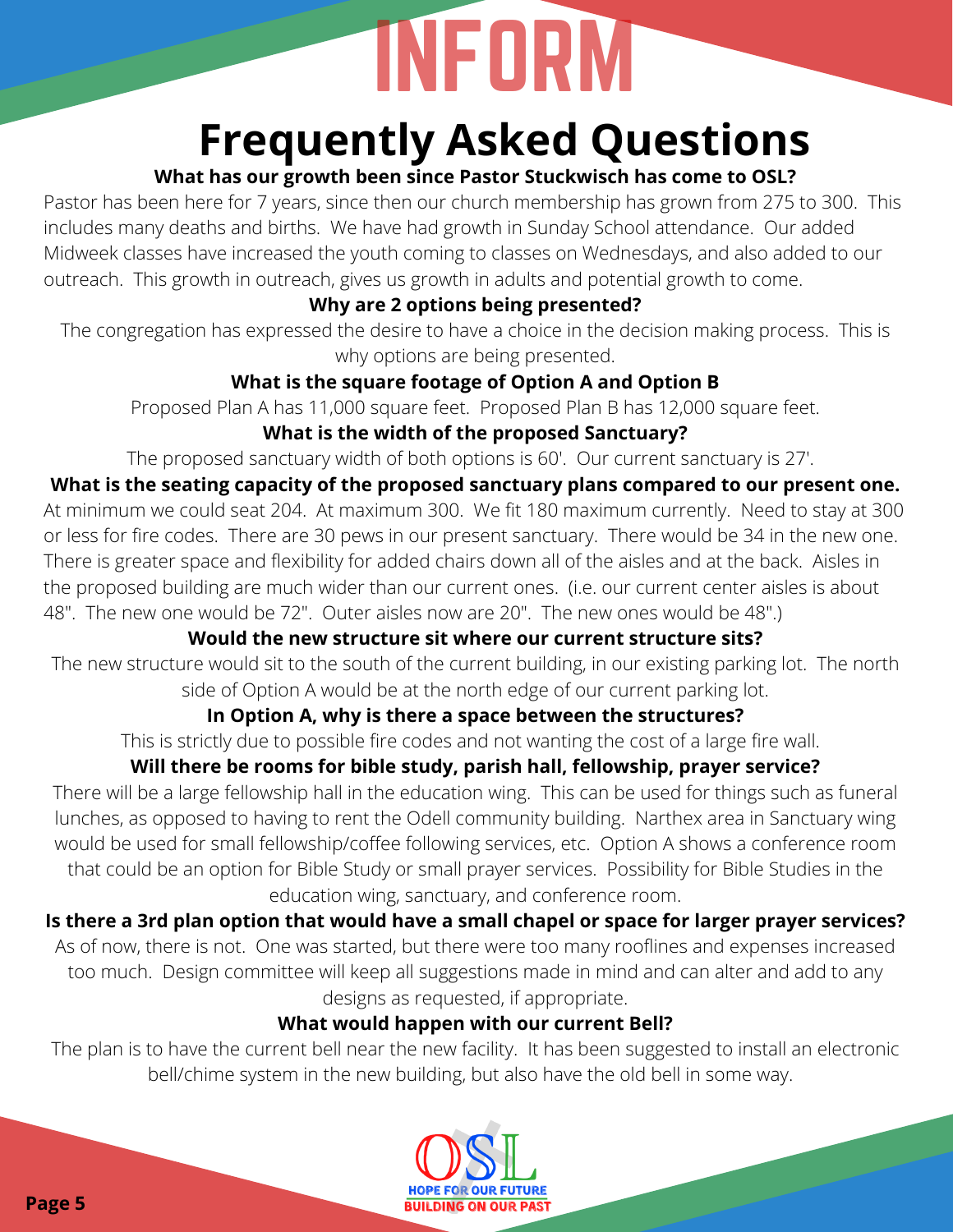# **Will we be reusing our current altar in the new sanctuary or another chapel type room?**

Our current altar will fit nicely into the new design. If we got a new altar, we would add the cost of the new altar plus approximately \$25,000 for new sets of paraments.

The altar could be free standing in the new sanctuary as there will be more space.

# **What is the plan for getting from the Main floor of Option B to the Basement?**

Stairs, elevator & walk out basement. There would not be any steps to enter the main floor from the parking lot. There would also be a covered drive through on both plans for drop offs.

## **What are the costs estimates?**

Option A - a little over \$1,000,000. Option B - \$150,000 - \$200,000 less than option A. But, again, these are just guesstimates. Option B cost may go up due to added sprinkler system & elevator. NOTE: These are very rough estimates. Plumbers & electricians will not give us any sort of estimates until they know we are serious and have a plan. Lumber prices have increased already in the last year. There is also a possibility of costs savings by using our members for as much of the construction labor as we can. **Page 6** Interesting our correction is the three systems of the comparison of the comparison of the control of the control of the control of the control of the control of the control of the control of the control of the co

# **Some general notes on the two option designs**

Option A may not require a sprinkler system.

Option B would most likely require a sprinkler system.

The Fire Marshall will have to talk to us before we know any of this.

Both options had our current church in mind when designs were made.

Option B would have two sets of restrooms. Option A would have one restroom.

# **What is the time frame?**

There will be a Pre-Commitment Dinner on March 21 & Commitment Celebration on March 28 to determine the level of giving by our congregation and friends of the congregation over a three year period. We will vote in April to decide what design option we would like to go with.

We will vote in July on more specific design and amount we want to spend.

Construction could begin in April of 2022

# **Can we apply for local grants to help us, such as Sandman Family or the Thomas Foundation?**

We will look into this.

*If anyone in the congregation is familiar with this topic, please let us know if you can help.*